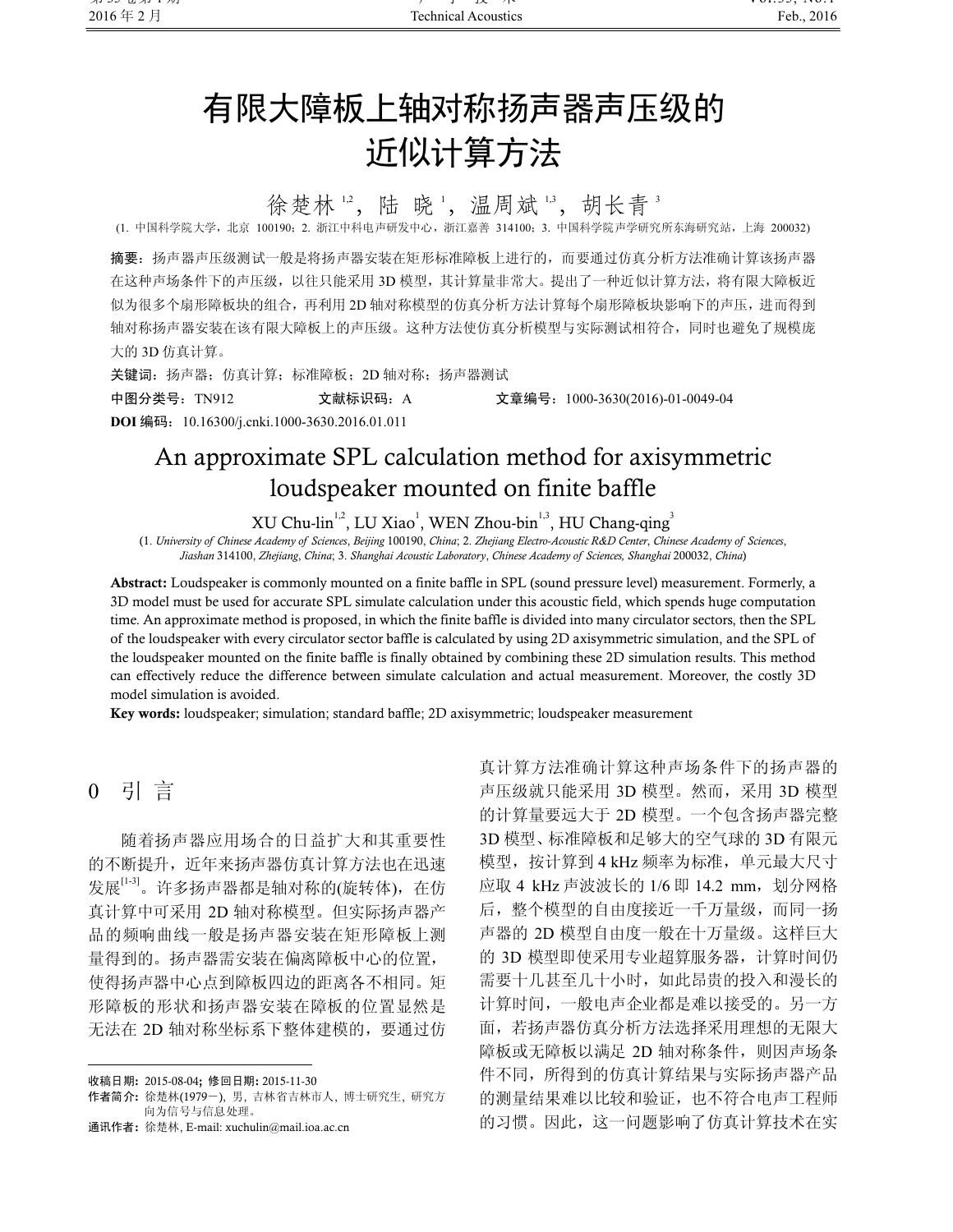际扬声器设计工作中的广泛应用。

障板的主要作用一方面是在正面方向反射扬 声器发出的声波,另一方面则是阻碍背面方向的辐 射声波向正面绕射。有些研究[4-5]对于障板的影响给 出了一些近似结果,但是这些分析计算将扬声器简 化为点声源,也未考虑扬声器磁路等部件对声场的 影响,因此,当所要分析的频率较高、扬声器尺寸 较大,或设计的扬声器的磁路、盆架等部件对声传 播会产生显著影响的时候,上述近似处理可能会产 生较大的误差。

本文在 2D 轴对称扬声器仿真分析方法的基础 上,提出一种计算安装在有限大障板上的扬声器的 声压级的近似方法,并以国标 GB/T  $12060.5^{[6]}$ 中规 定的标准障板为例,具体介绍在一款汽车扬声器仿 真中加入标准障板的方法以及仿真结果。

# 1 2D 轴对称分析中有限大障板的近 似处理方法

本文提出的方法适用于各种形状的有限大障 板,但为了便于描述,接下来以最常用的矩形障板 为例介绍该方法。为了计算一块矩形障板上轴对称 扬声器的声压级,首先确定一个较大的 N(例如 N=1000),将矩形障板绕扬声器安装中心等角度地 切分成 N 个三角形。在障板的四个直角附近,所切 分出来的几何形状可能不是三角形,但当 N 较大时 仍可将它们近似视为三角形。由于 N 较大, 所以可 将上述三角形近似为半径为  $r_i$ 、圆心角为  $2\pi/N$  的 扇形, 其中 r<sub>i</sub> 是第 i 个三角形两条长边长度的平均 值, 如图 1 所示。对于一个半径为 r 。 圆心角为 2π/N 的扇形障板块,它对前方声场反射和对后方 声场绕射的影响相当于一块半径为  $r_i$ 的圆形障板影 响的 1/N。因此,只要通过仿真分析方法分别得到 半径为  $r_i$  的圆形障板影响下的声压, 就可以得到该



图 1 有限大障板切分并近似为扇形 Fig.1 Dividing finite baffle into approximate sectors

矩形障板影响下的声压结果。

但是 N 很大,要计算全部 N 个不同半径的圆形 障板下的声压也是很困难的。为此,可先将 N 个不 同半径的扇形划分为 $M \wedge \mathfrak{U}(M \ll N)$ ,每个扇形组 近似以一个扇形来代表,该扇形的半径为本组中全 部扇形半径的平均值。以最小的近似误差平方和为 目标,寻找最佳的分组方法,这是一个非线性全局 优化问题,可采用基因算法等全局优化算法得到较 优的解。

经分组后, 假设第  $i(1 \le i \le M)$ 组中包含  $n_i$  个扇 形,其半径均值为  $\bar{r}$ , 分别仿真计算半径为  $\overline{r_i}$ (1≤i≤M)的 M种尺寸圆形障板下扬声器正前方指 定点的声压有效值  $p_i$ ,  $p_i$  为复数, 可采用 COMSOL 等有限元分析软件实现该值的仿真计算,具体方法 可参考文献[3]),最后,采用公式(1)计算就可得到 在该矩形障板下扬声器声场在该点处的声压级。

$$
SPL = \left(20 \lg \text{abs}\left(\sum_{i=1}^{M} p_i \frac{n_i}{N}\right) + 94\right) \text{dB} \tag{1}
$$

## 2 标准障板的案例

#### 2.1 标准障板的切分与近似

在国家标准 GB/T 12060.5《声系统设备 第 5 部分: 扬声器主要性能测试方法》中, 扬声器测试 所需采用的标准障板的形状和尺寸如图 2 所示, 扬 声器需安装在标准障板的右上方的安装圆位置。



图 2 国标中的标准障板及其尺寸 Fig.2 Standard baffle in GB/T 12060.5

以扬声器安装圆的圆心为中心,从水平向右方 向开始,逆时针将标准障板切分成 2048 个三角形。 将上述三角形都近似认为是扇形,这 2048 个扇形 的半径分布如图 3 所示。

将上述 2048 个扇形分为 10 组。可先将它们的 半径按大小排序,显然此时每一组的成员应该是相 邻的,因此只需将前 9 组各自包含的成员数量作为 未知量(最后一组包含剩余成员)。在每种分组情况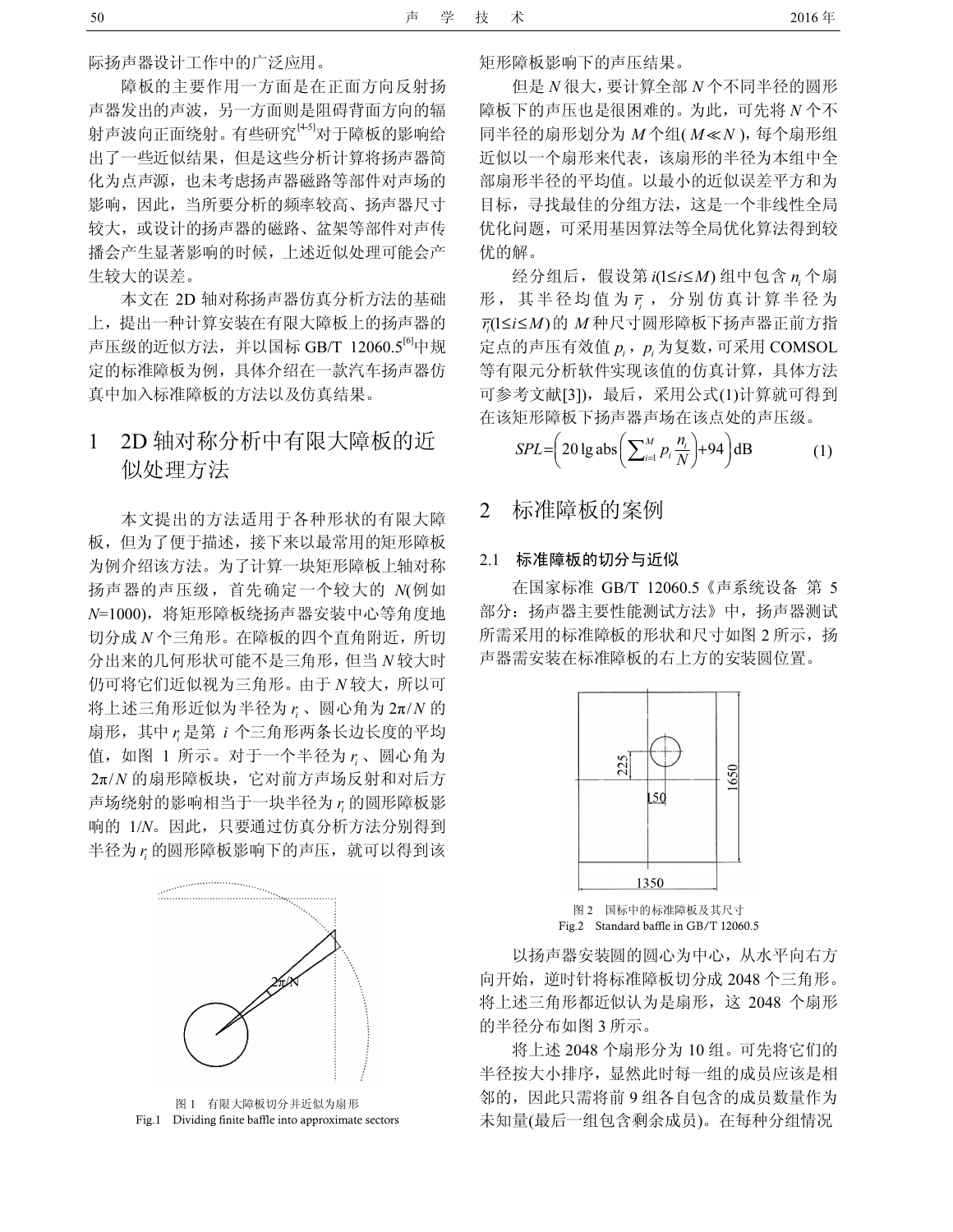

下,用每组内成员半径的均值统一代替组内各成员

半径,可以计算此时近似误差平方的均值,这就得 到一个 9 元单值函数。将这个函数作为目标函数, 可以用约束的整数基因算法寻找最佳分组方式。基 因算法具有随机性,不能保证总能找到全局最优 解,一般局部最优解也具有很好的近似效果。表 1 中所列的是一种分组结果,所对应的扇形近似障板 与标准障板的几何图形的对比图如图 4 所示。

表 1 将 2048 个扇形分为 10 组的结果 Table 1 The result of dividing 2048 sectors into 10 groups

| 组序号 1 2 3 4 5 6 7 8 9                           |  |  |  |  | $\overline{10}$ |
|-------------------------------------------------|--|--|--|--|-----------------|
| 成员数量 278 366 216 160 269 157 122 257 147 76     |  |  |  |  |                 |
| 平均半径 542 612 676 752 838 903 980 1068 1148 1268 |  |  |  |  |                 |





#### 2.2 扬声器模型和无限大障板仿真分析结果

图 5 是一款汽车扬声器的 2D 几何半剖模型, 其基本参数、电磁参数和结构参数分别见表 2、3。

根据上述几何模型和材料参数可仿真计算得 到在无限大障板条件下,该扬声器正前方 1 m 处的 声压级(见图 6),图 6 中黑色实线是该仿真分析结 果,虚线是实际扬声器安装在标准障板下的测量结 果,可以看出,两者存在显著差异。



图 5 某型扬声器简化几何模型 Fig.5 Simplified geometry model of a loudspeaker

表 2 某型扬声器的基本参数和电磁参数 Table 2 Basic parameters and electromagnetic parameters of a certain type of loudspeakers

|            |          | 电磁参数 |           |        |                 |  |  |
|------------|----------|------|-----------|--------|-----------------|--|--|
| 基本参数       |          | 磁钢   |           | 导磁碗上夹板 |                 |  |  |
| 百流<br>阻抗/Ω | 线圈<br>圈数 | 剩磁/T | 相对磁<br>导率 |        | BH 曲线 电导率/[S/m] |  |  |
| 3.53       | 74       | 121  | 1.07      | [测量值]  | $1.12\times10'$ |  |  |
|            |          |      |           |        |                 |  |  |

表 3 某型扬声器的结构参数 Table 3 Structural parameters of a certain type of loudspeakers

|          | 杨氏模量<br>/MPa       | 泊松比  | 密度/(kg/m <sup>3</sup> ) | 损耗<br>因子 |
|----------|--------------------|------|-------------------------|----------|
| 椎体       | 6000               | 0.33 | 620                     | 0.09     |
| 折环       | 4                  | 0.33 | 650                     | 0.02     |
| 定心<br>支片 | 300                | 0.33 | 450                     | 0.15     |
| 音圈       | $1.5 \times 10^5$  | 0.35 | 6500                    | 0.002    |
| 音圈<br>骨架 | $1.54\times10^{4}$ | 0.33 | 1000                    | 0.002    |
| 防尘帽      | 100                | 0.33 | 550                     | 0.09     |
|          |                    |      |                         |          |



图 6 声压级仿真结果与测量结果对比

Fig.6 SPL simulation results of the loudspeaker in different conditions compared with the measuring result (mounted on the standard baffle)

#### 2.3 标准障板(近似)仿真分析结果

根据 2.1 节标准障板切分和近似结果, 将上述 扬声器仿真分析模型中的无限大障板改为半径分 别为表 1 中所列的 10 种尺寸的圆形障板,同样计